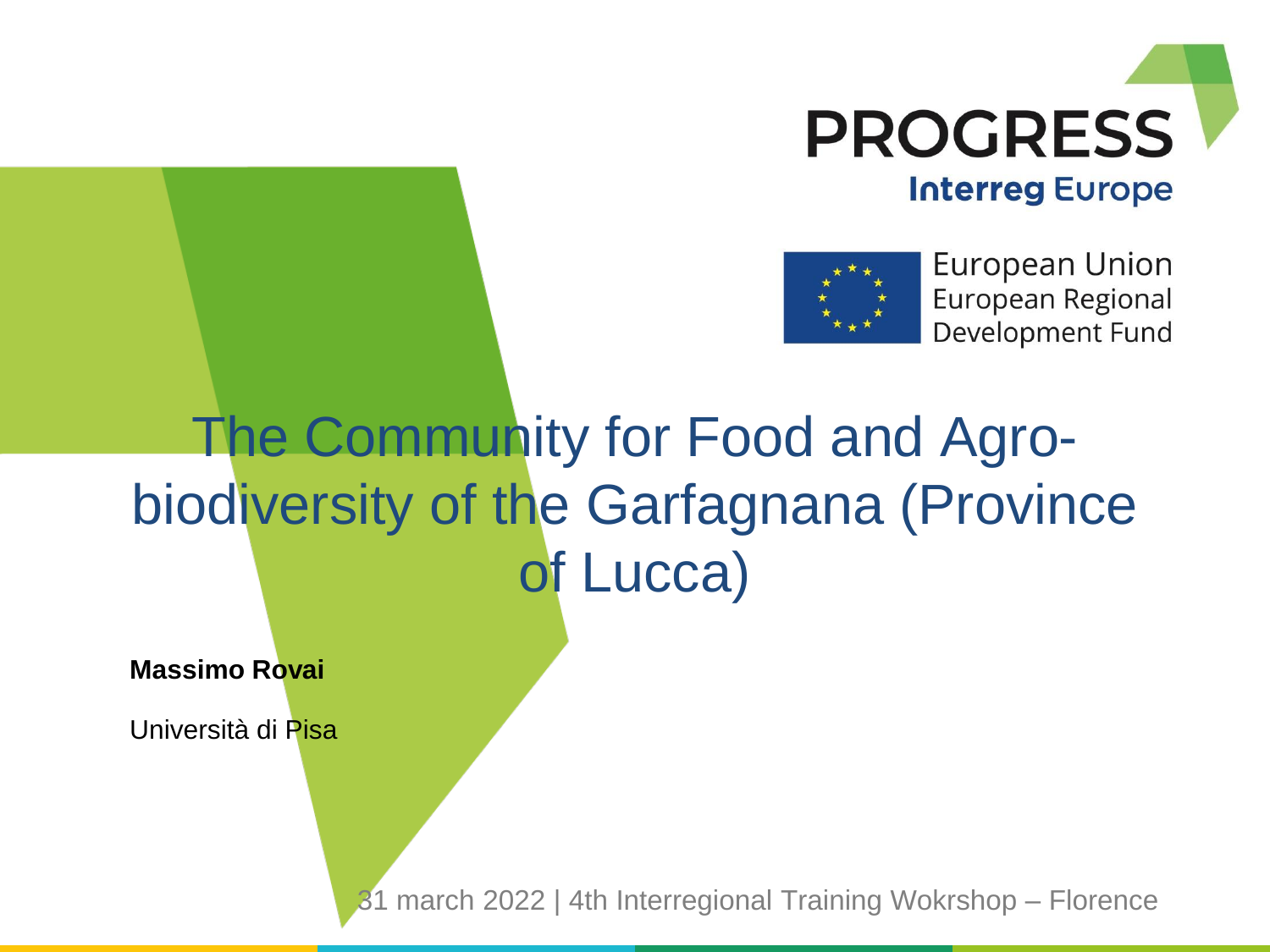





Agro-biodiversity as a ESS?

The regulatory framework

The aims of the Community for Food and Agro-biodiversity of the Garfagnana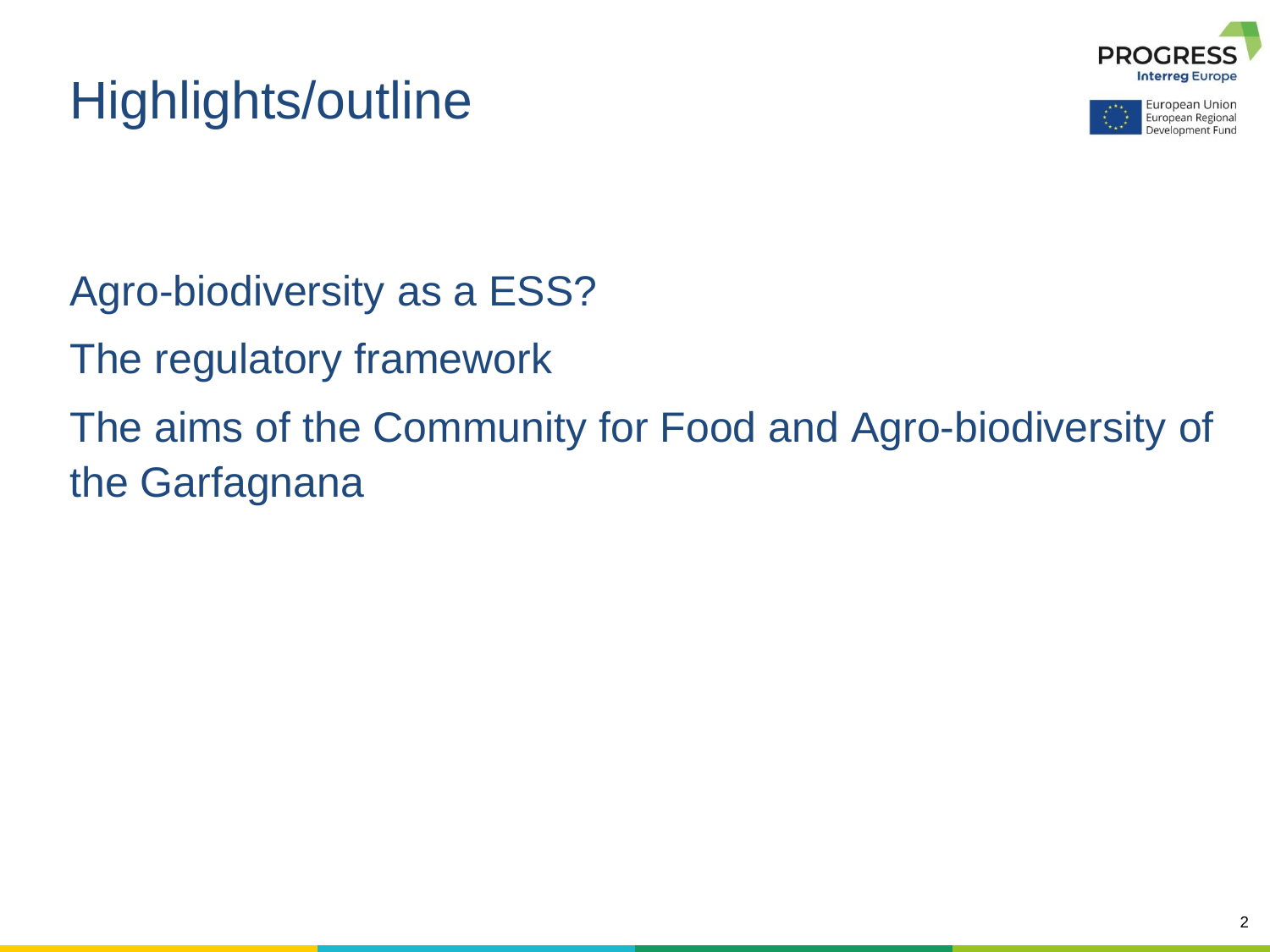



How can food policies strengthen the synergies between rural and urban areas, considering cultural connections and ecosystem services?

Which governance models can be defined and utilised to reinforce these synergies?

What synergies can be identified as mutually beneficial between territorial planning tools and the local food policy? What limitations are encountered?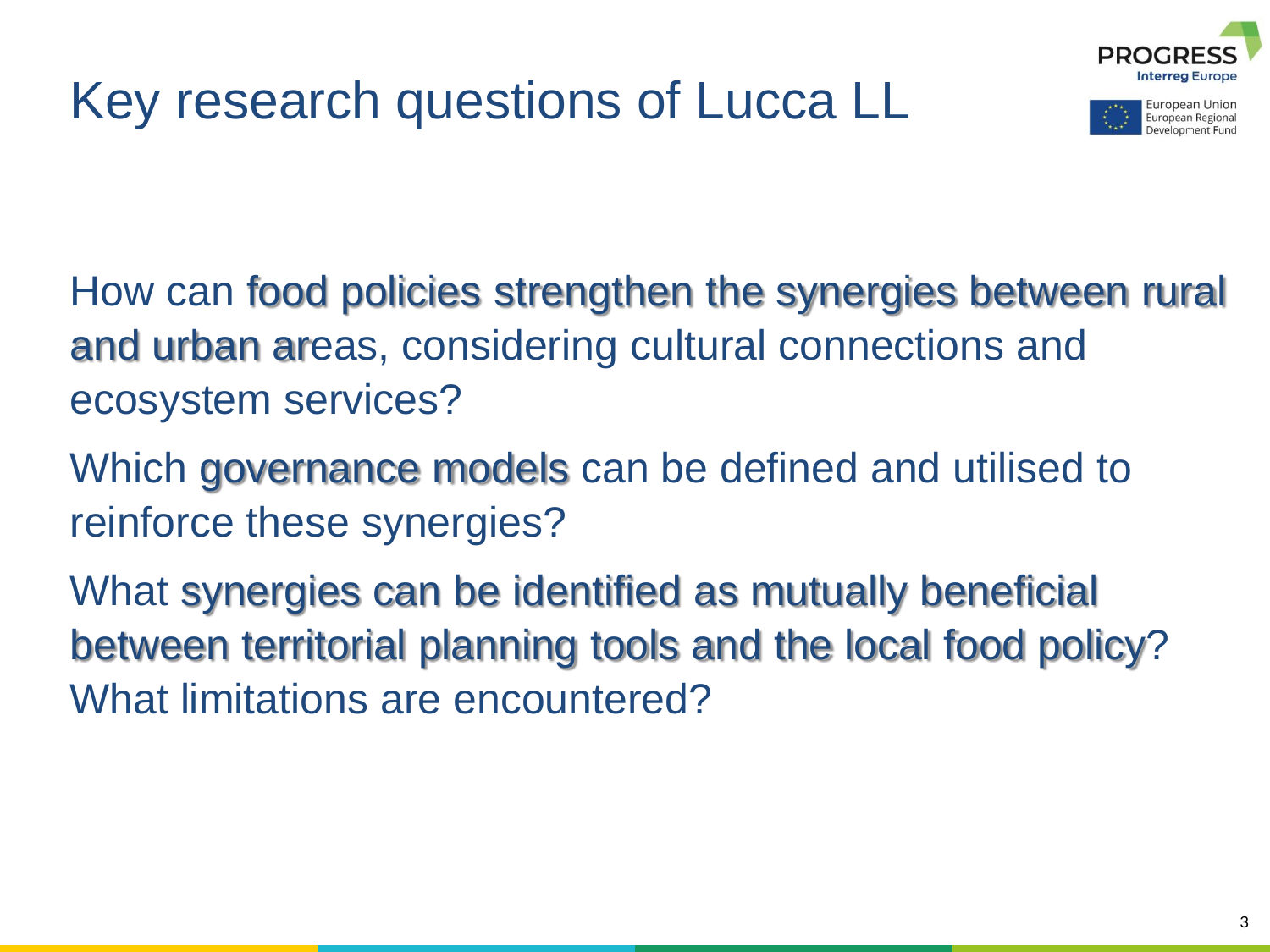

European Regiona

## On which ES have we focused our attention?

How food is produced has a direct influence on the ESs provision and regulation ...

- **PEDECITEL Production of ecosystem services / dis-servises**
- Example: maintenance / destruction of traditional rural landscape; maintenance / reduction of soil organic matter

Is agro-biodiversity a value for society or for local community? Can we therefore consider it an ecosystem service?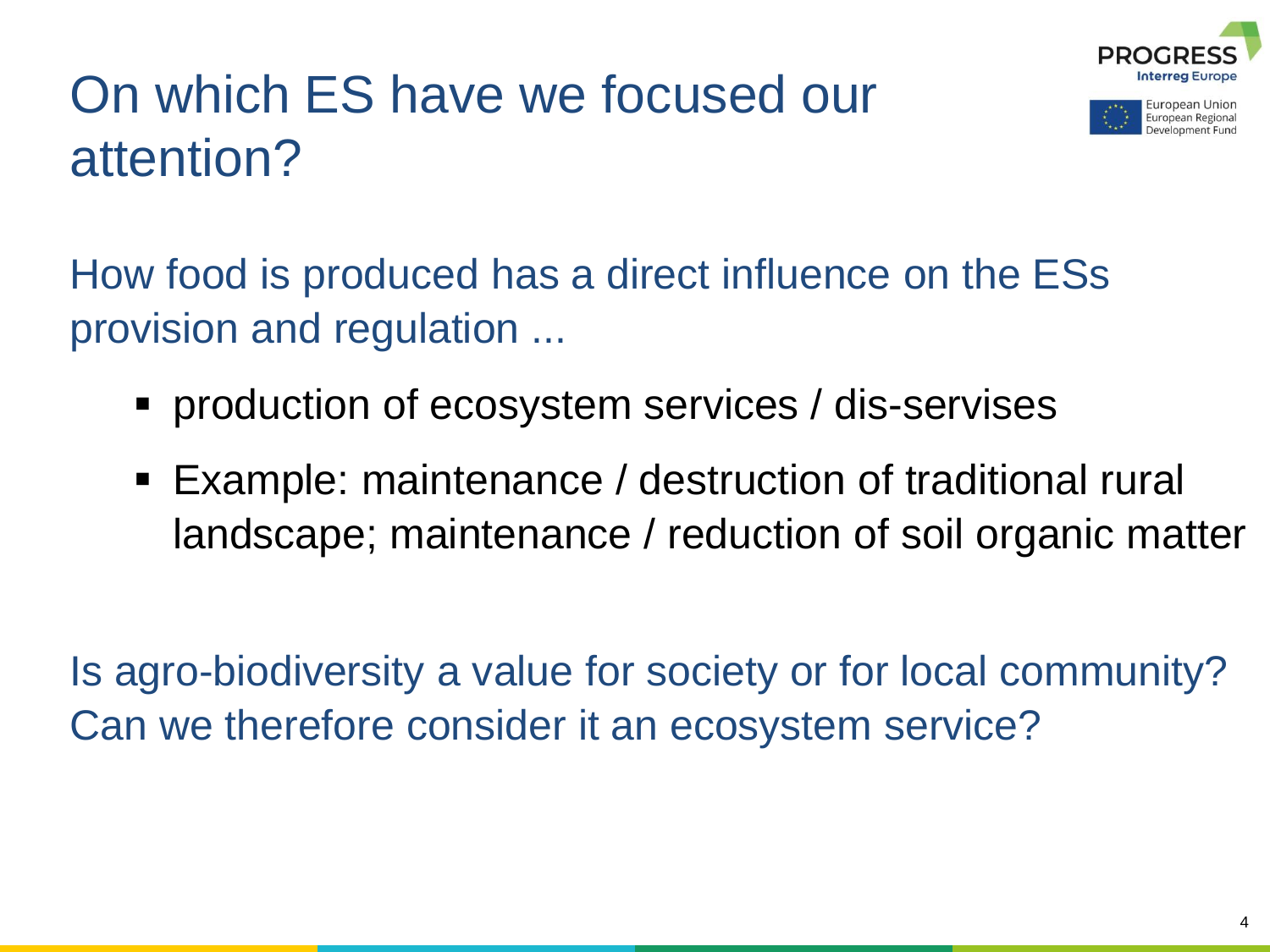#### Regulatory framework



The Law n. 194/15 - Rules for the protection and enhancement of agrifood-biodiversity - based essentially on five main actions:

- 1. the identification of the genetic resource (local breed or variety);
- 2. the characterization of the genetic resource ;
- 3. registration in a specific national directory or register;
- 4. conservation "in situ" and "ex situ";

5. valorization:

*The Law n. 194/2015, art. 13, establishes the "community for food and agro-biodiversity", defined as "agreements among local farmers, custodian farmers, ethical purchasing groups (GAS), schools, universities, research centres, organisations for agro-biodiversity conservation, canteens of schools and hospitals, catering industries, restaurants, retailers, food processing SMEs, public bodies".*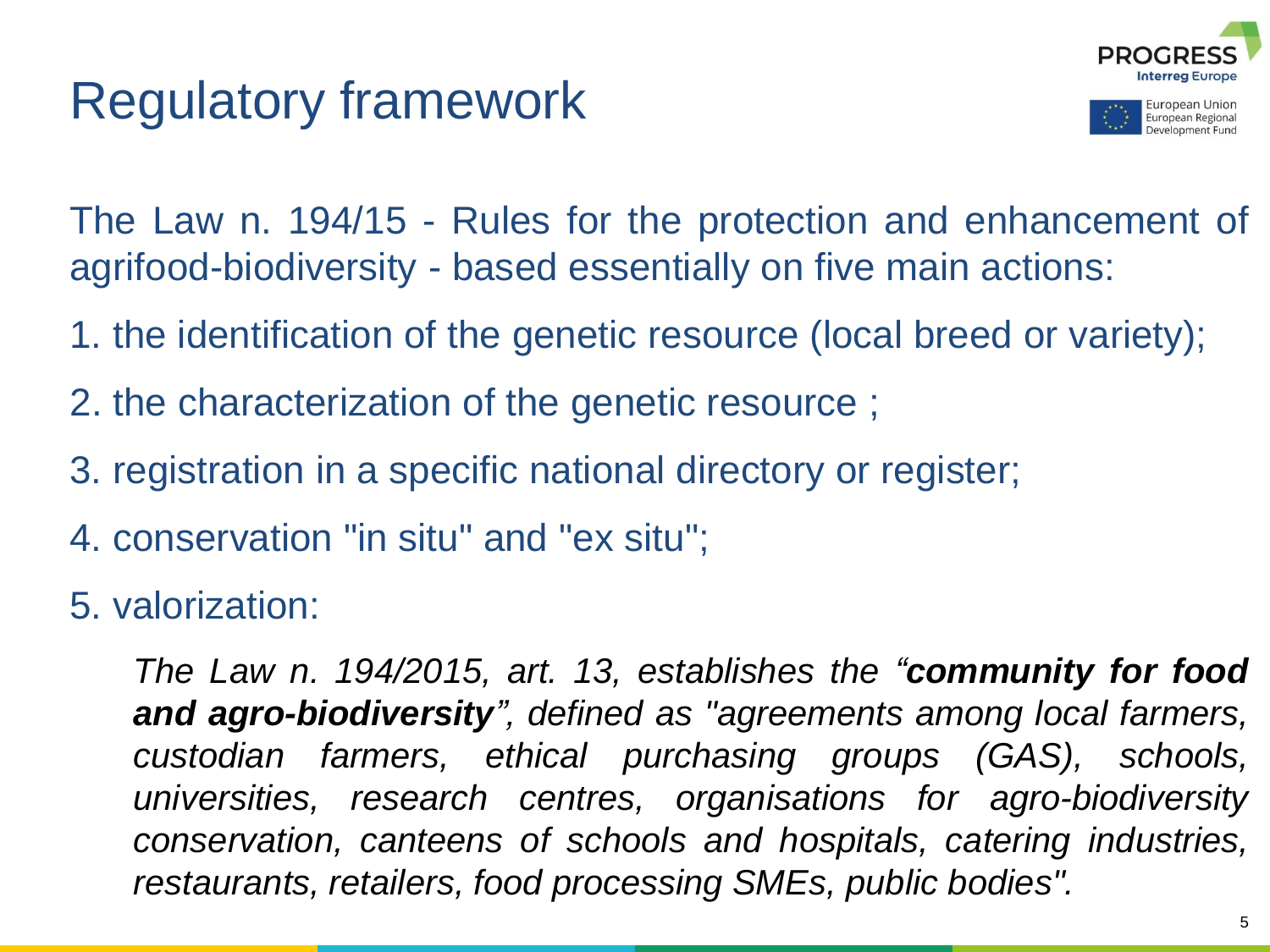#### *Agreements:* areas of intervention



European Regional evelopment Fund

- the study, recovery and transmission of knowledge on genetic resources of local agrifood products;
- the creation of short supply chains, direct sales, exchange and purchase of agricultural and food products within local circuits;
- the study and dissemination of organic farming practices and other cultivation systems with low environmental impact and aimed at saving water, lower carbon dioxide emissions, greater soil fertility and less use of packaging for distribution and product sales;
- the study, recovery and transmission of traditional knowledge relating to agricultural crops, the natural selection of seeds to cope with climate change and proper nutrition;
- the creation of educational, social, urban and collective gardens, such as tools for enhancing local varieties, environmental education and agricultural practices, social aggregation, redevelopment of abandoned or degraded areas and unused agricultural land.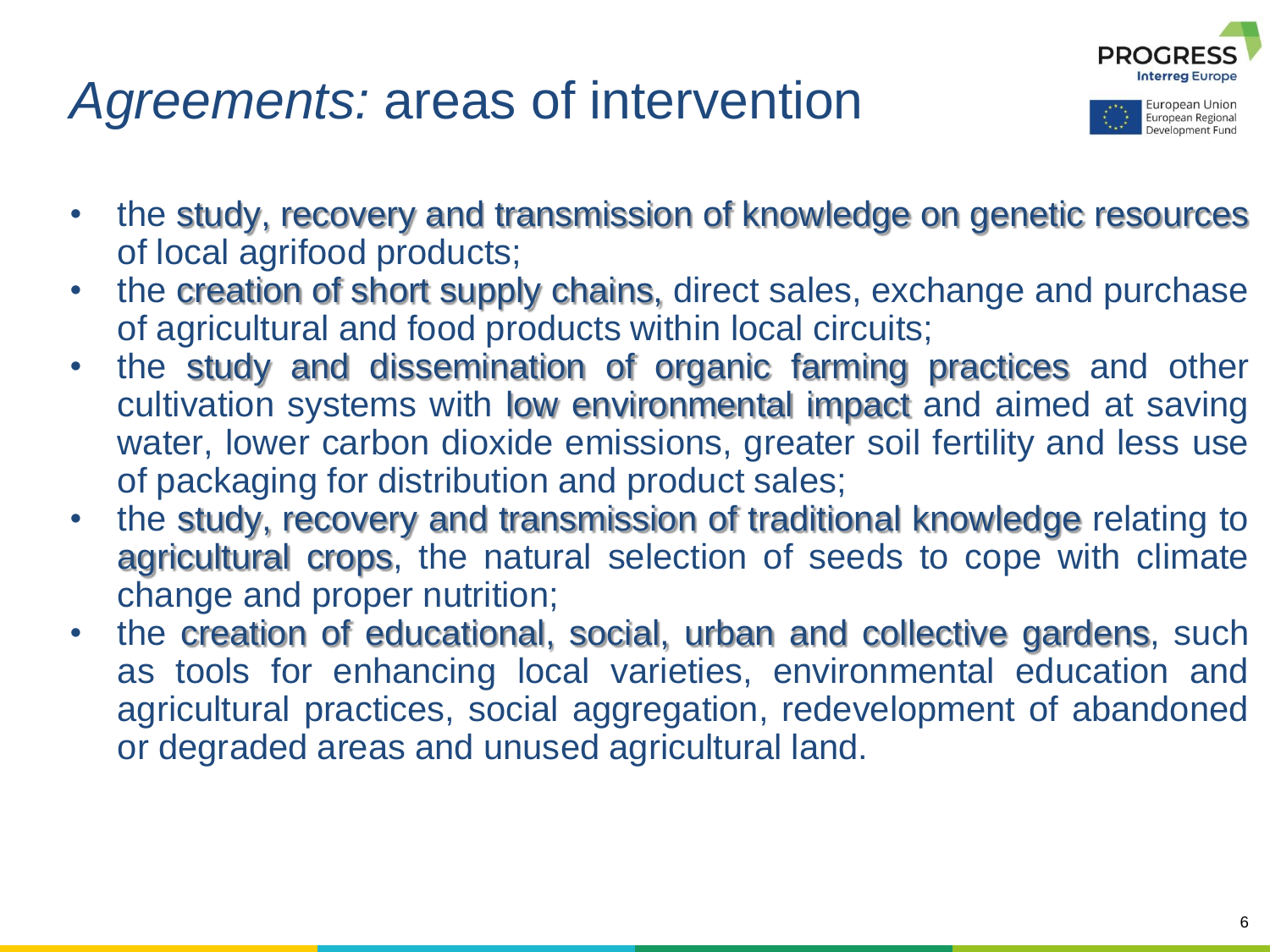# The territory of **Garfagnana**

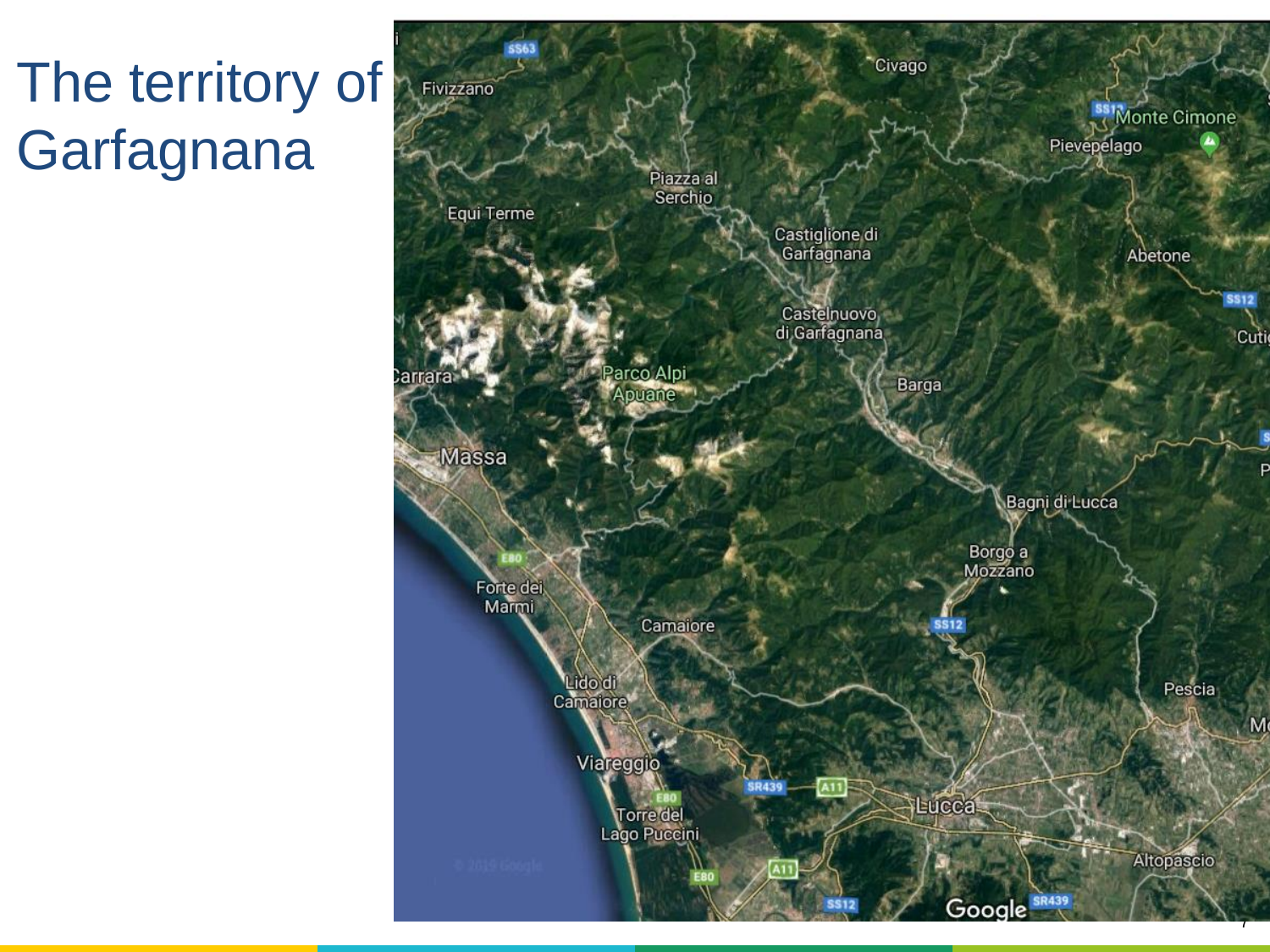## The territory of Garfagnana



evelopment Fund

Garfagnana is enclosed between two mountain ranges (Apuan Alps and the Appennine).

The relatively isolated localisation of the territory has given rise to high biodiversity and to a community with a strong sense of identity.

Currently, the local gene Bank collection includes 28 herbaceous varieties, 185 traditional fruit varieties and 50 vines, whereas 38 Custodian Farmers/seed savers are in operation in this area of the Province of Lucca. This rich variety of rare and local varieties of crops, livestock to be protected constitutes:

- $\blacksquare$  the agro-biodiversity heritage of Garfagnana
- a main challenge for the local community, given the economic opportunities potentially presented by a valuable valorisation of such resources.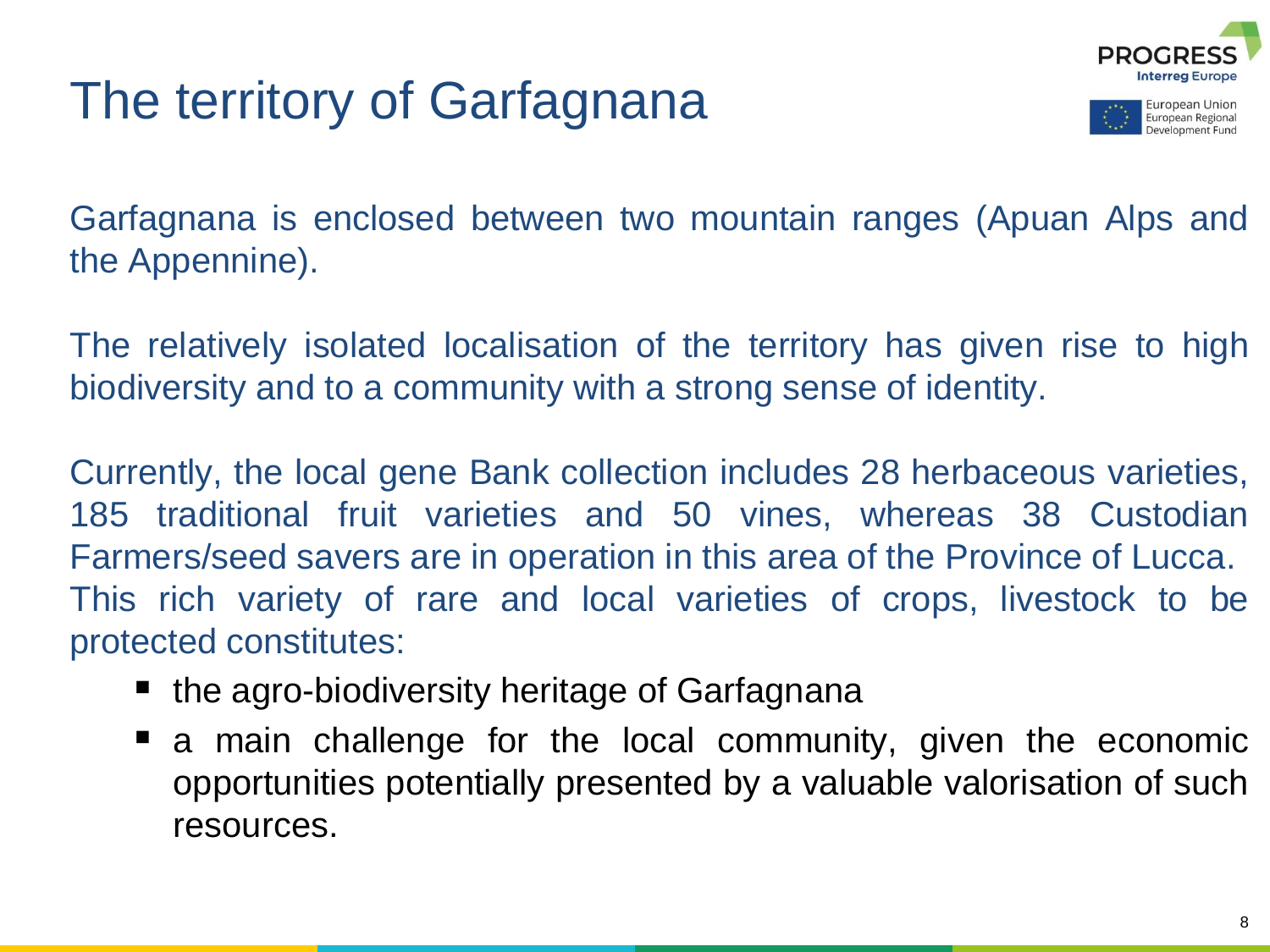

European Regional evelopment Func

#### The Community for Food and Agrobiodiversity of Garfagnana

Established in December 2017 with the help of the Union of Municipalities (Unione dei Comuni)

Why creating a Community for Food and Agrobiodiversity?

- key element for supporting ecosystem services provision, through maintenance and dissemination of historical and cultural values of agricultural biodiversity, local knowledge and traditions;
- an opportunity to set up new farm enterprises, more aware of the necessity to develop multifunctional, more resilient models of farms;
- to reconnect local production with local consumption to get it out a "niche" dimension because the agro-biodiversity products are still largely perceived – if known – as either expensive or for tourists.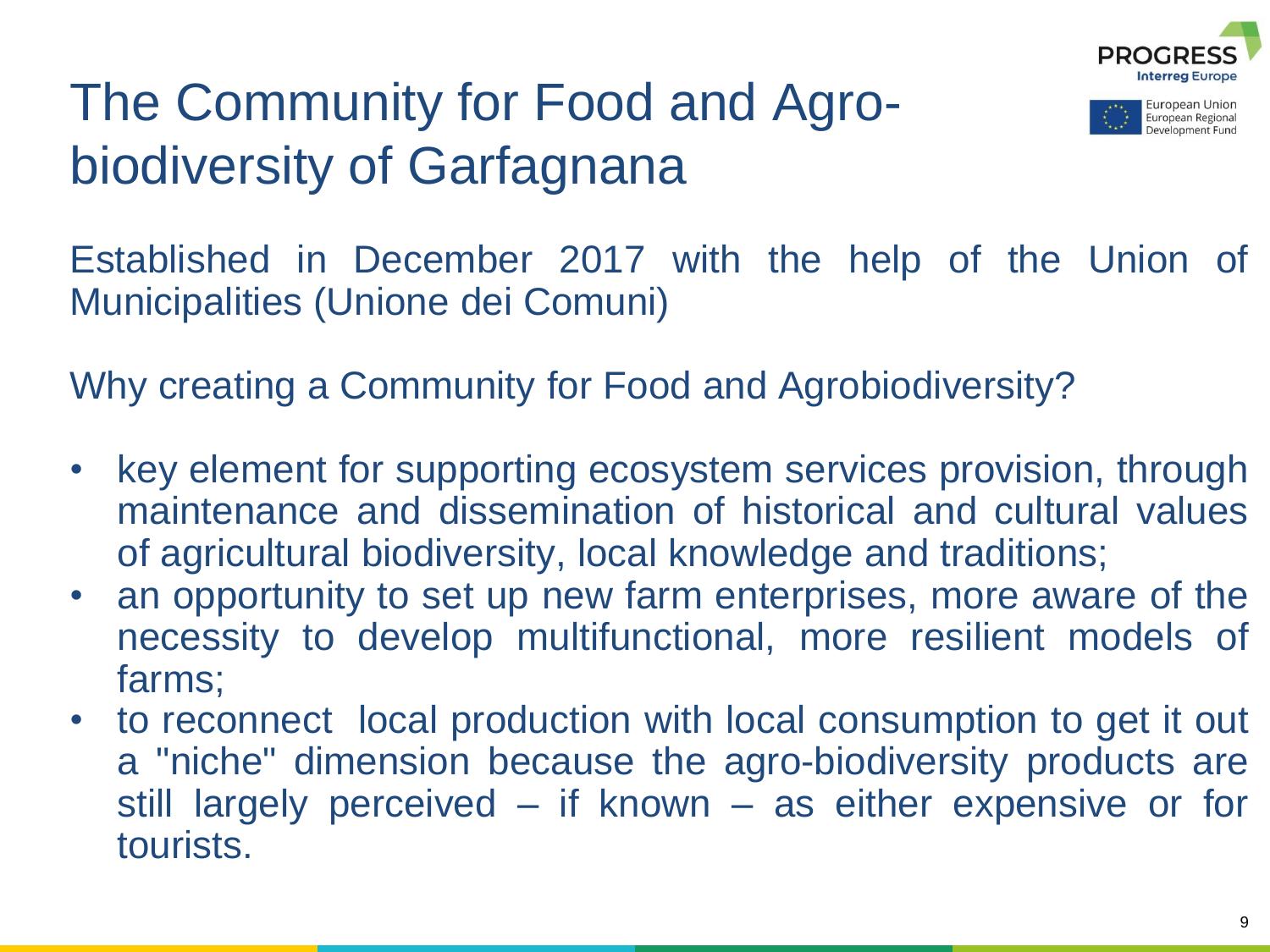

European Regional

### The path towards the creation of the **Community**

Step 1 - Creation of a discussion space - Identification of the actors to be involved

Step 2 - Sharing of values and objectives: the establishment of the Chart of the Community

Step 3 - Enlargement of the alliance  $\rightarrow$  The Community opens up to the territory: The Pact for the Land

Step 4 - Translation of objectives into actions: The Strategic Plan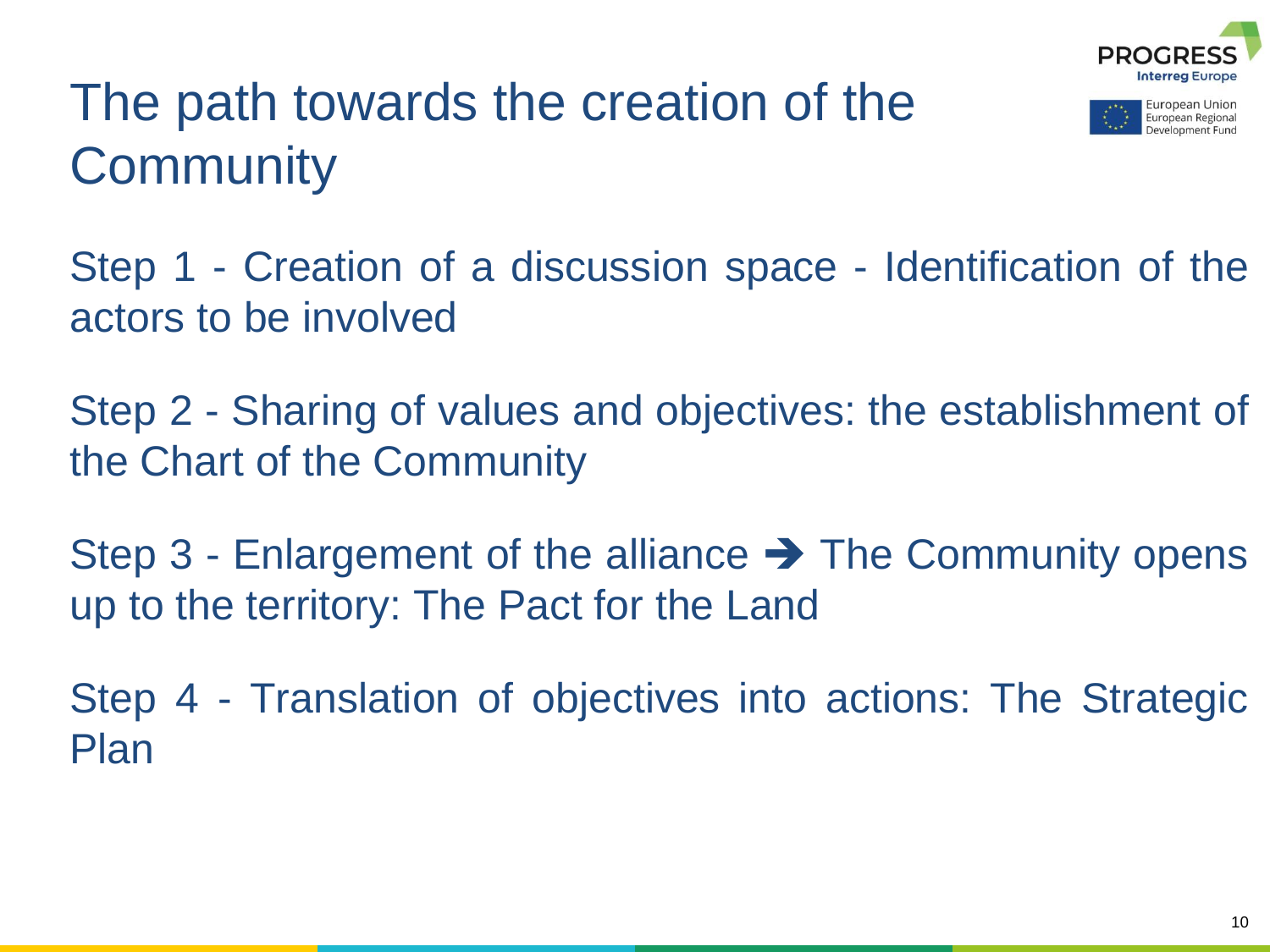

European Regional

## The steps in detail

#### Step 1 - Creation of a discussion space - Identification of the actors to be involved

 animation for the constitution of meetings with key subjects, to present the general aims of the project - collection of expectations and needs of the participants

#### Step 2 - Sharing of values and objectives: the establishment of the Chart of the **Community**

- Definition of the values and objectives through meetings.
- Main objective  $\rightarrow$  creation of added value for the members, the citizens, the territory the role of the various actors in the Community (for example, the participation of public bodies)

Step 3 - Enlargement of the alliance  $\rightarrow$  The Community opens up to the territory: The Pact for the Landp

#### Step 4 - Translation of objectives into actions: The Strategic Plan

- Summary of the activities to be carried out, the result of sharing paths activated on the territory
- Actions, areas of intervention, tasks of the members of the Community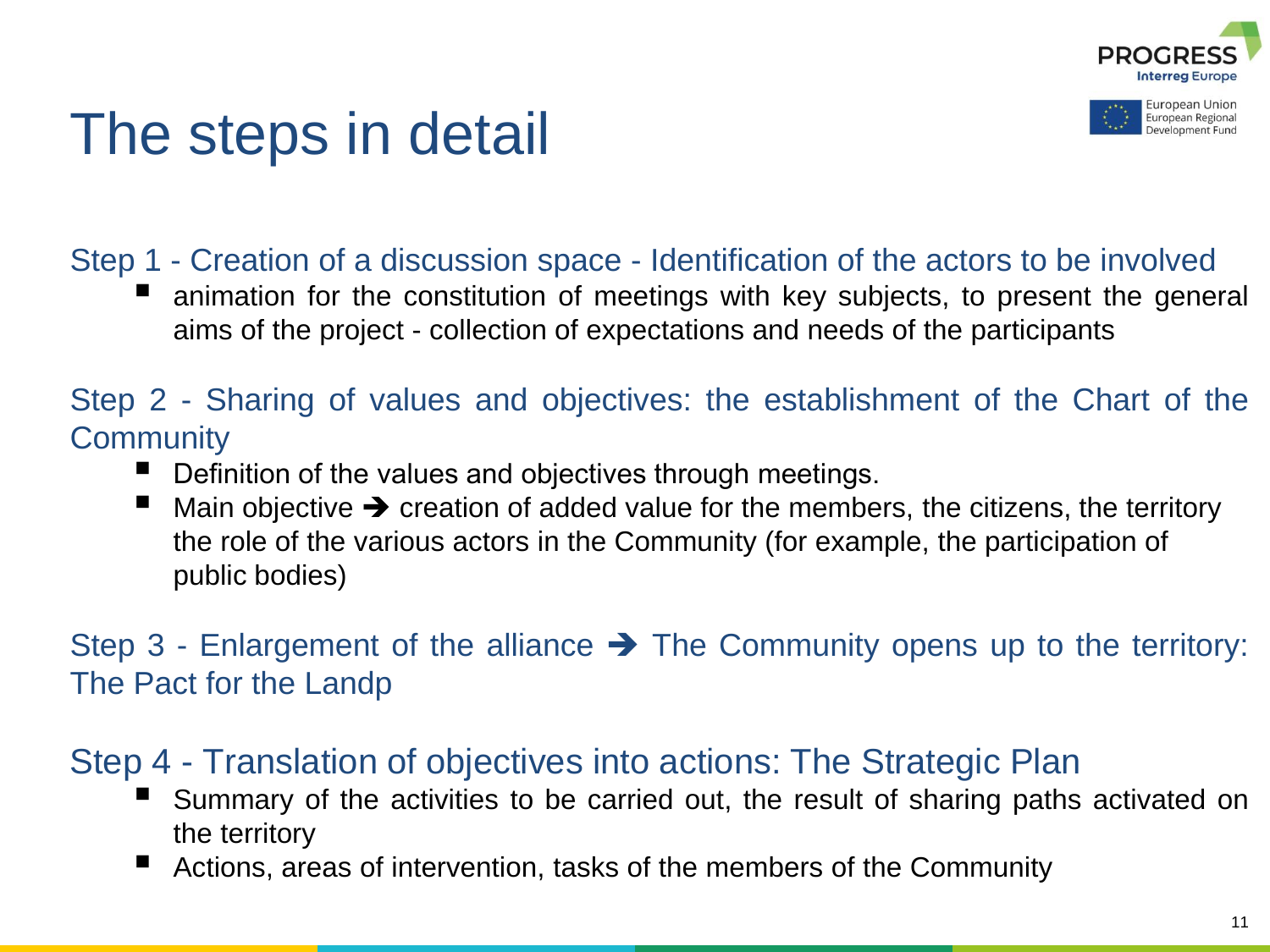



#### Actors and tools

Two main groups of actors:

- 1) subscribers of the Chart of the Community, those directly involved in the Community's activities such as Custodian Farmers, the food chain's operators and civil society organisations working on food and agrobiodiversity;
- 2) subscribers of the Pact for the Land, those who share the Chart principles and support the Community through their activities, such as public bodies and institutions, farmers unions and other national organisations.

Subcribers of the Chart of the Community were 54 on December 2017, when the Food Community has been setup.

The Community is also supported by the Rural Development Program of the Tuscany Region (measure 10.2).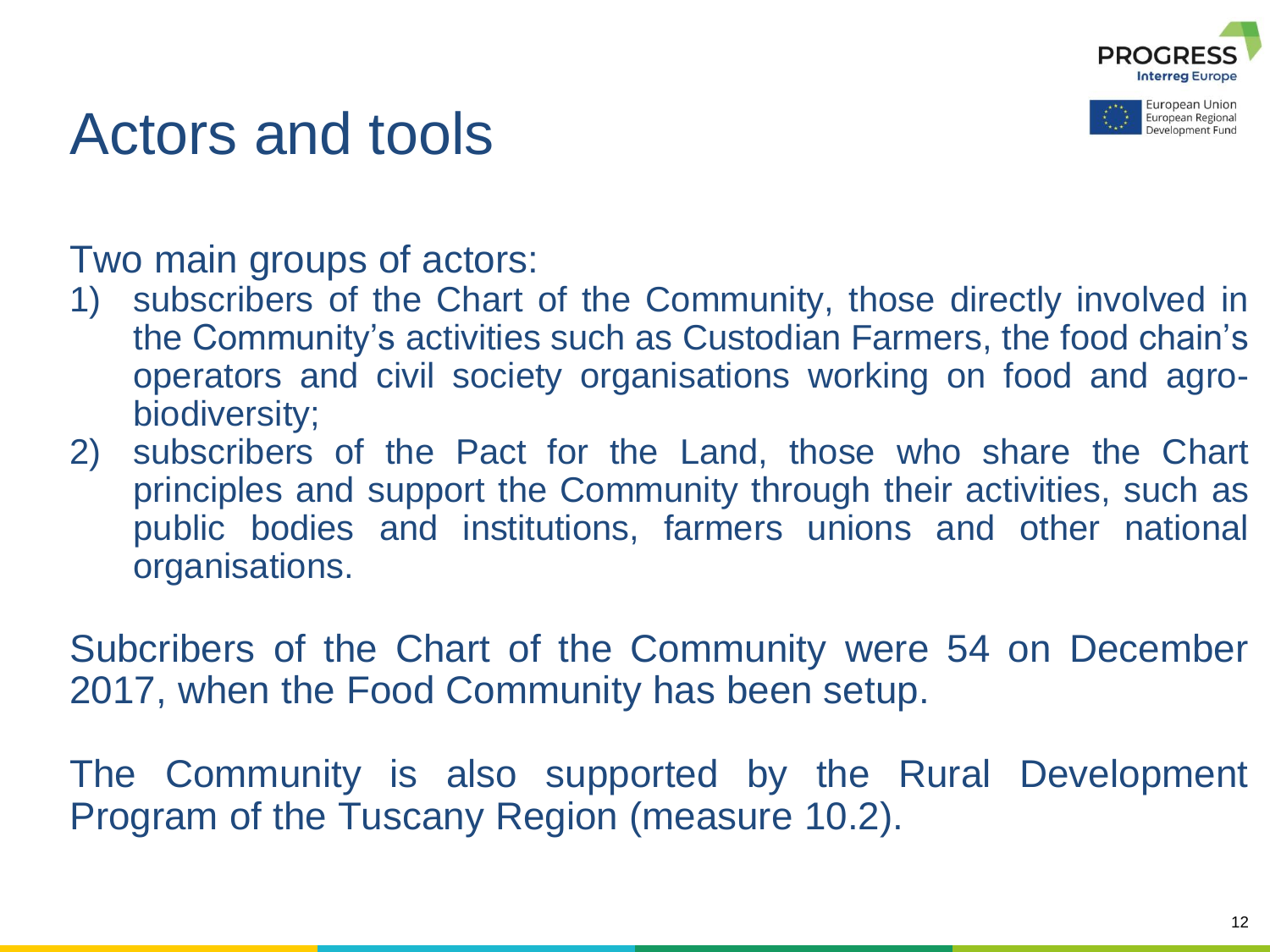

European Union European Regional evelopment Fund

# Aims of the Strategic Plan

For the years 2018-2020, the Community for Food and Agrobiodiversity aims at:

- enhancing knowledge on local agro-biodiversity through its network;
- reinforcing the network for the conservation and valorisation of local agro-biodiversity;
- providing marketing opportunities for local agro-biodiverse products.